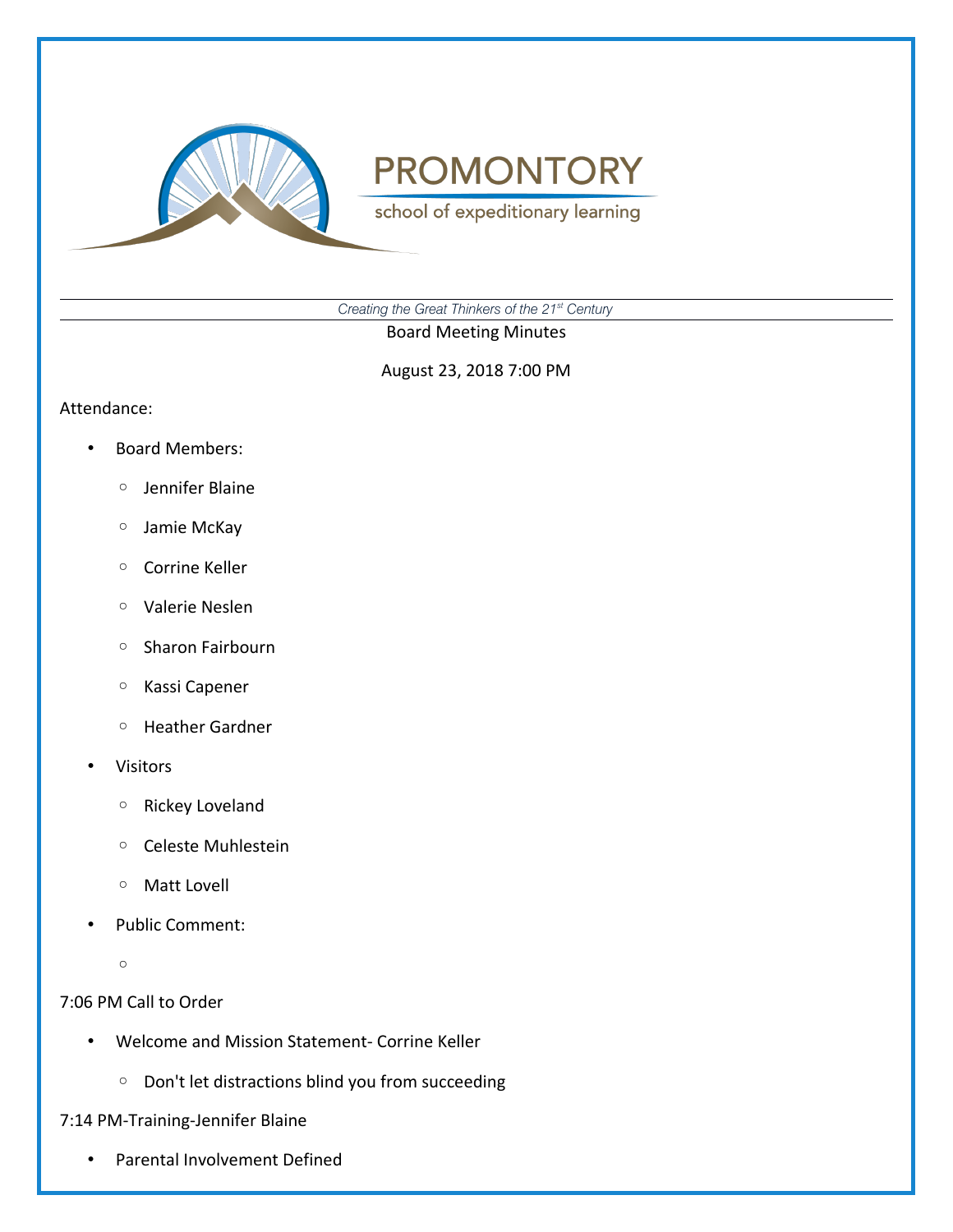

school of expeditionary learning

*Creating the Great Thinkers of the 21st Century*

- Challenges to Involvement
- A Framework for Involvement
- Fostering Parental Involvement

### 7:20 PM- Minutes

• **ACTION:** Valerie motions to approve the June 21, 2018 board meeting minutes. Kassi seconds the motion. Passes unanimously. Heather abstains

### 7:21 PM- Public Comment

• No Public Comment

### 7:21 PM-Business Items

- Fall Retreat-Schedule and Plan
	- October 5, 2018, in the morning after drop-off @ 8:30-12:00- Sharon Fairbourn's house
	- Started a strategic plan- need to revamp and create more long term goals
	- Reorganize Policy
- EL National Conference
	- $\circ$  November 8-11<sup>th</sup> in Philadelphia
	- Heather and Corrine
- PAC which is now POP (Celeste)
	- Upcoming Fundraisers for vote in September and October
	- Goals for 2018/2019
		- Create a Social Media presence for POP
		- Raise awareness of product fundraisers
		- help parents reach their 30 hr. commitment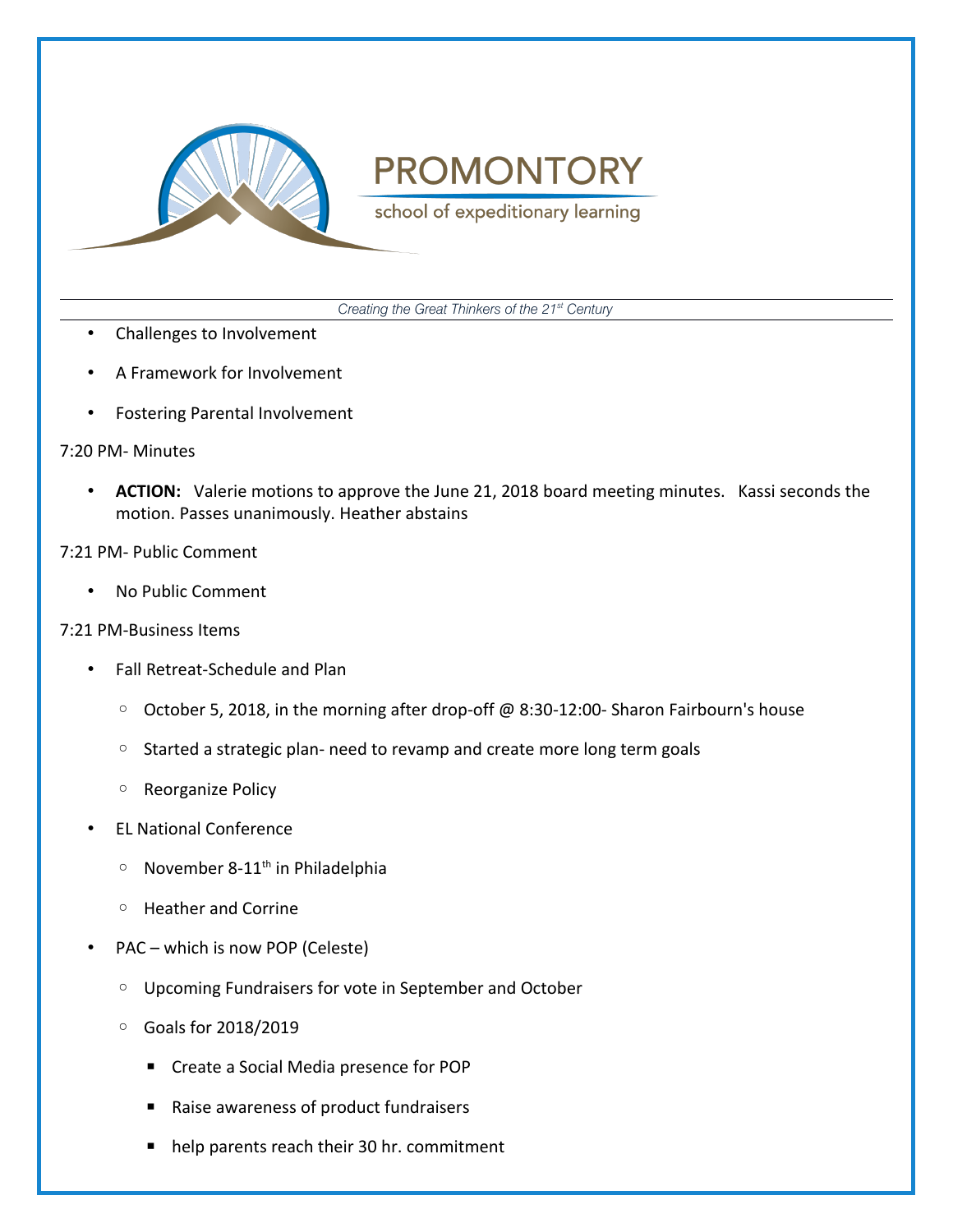

school of expeditionary learning

*Creating the Great Thinkers of the 21st Century*

- newsletter out once a month with update and volunteer opportunities
- help facilitate a "neighborhood" community

### 8:16 PM- Finance

- Budget Review- Matt
	- Financial Responsibilities of a Charter School Budget

### 7:46 PM Action Items

• Policies- No policies to vote on at this time

### 7:48 PM- Director Report

- Staffing Update:
	- Fully Staffed
- Enrollment:
	- Total: 454
- Student Achievements:
	- Almost done with Week 1
	- Nearly every teacher has remarked that this year students seem calmer and more engaged.
- Professional Development:
	- Mastery Connect
	- EYE/APT training via Google Classroom
	- Mountain Region Leadership Retreat (9/18-9/21) In Yurts in Colorado Springs
	- National Conference, November 8th -11th in Philadelphia, PA. (Board Members?)
- Charter Agreement Goals